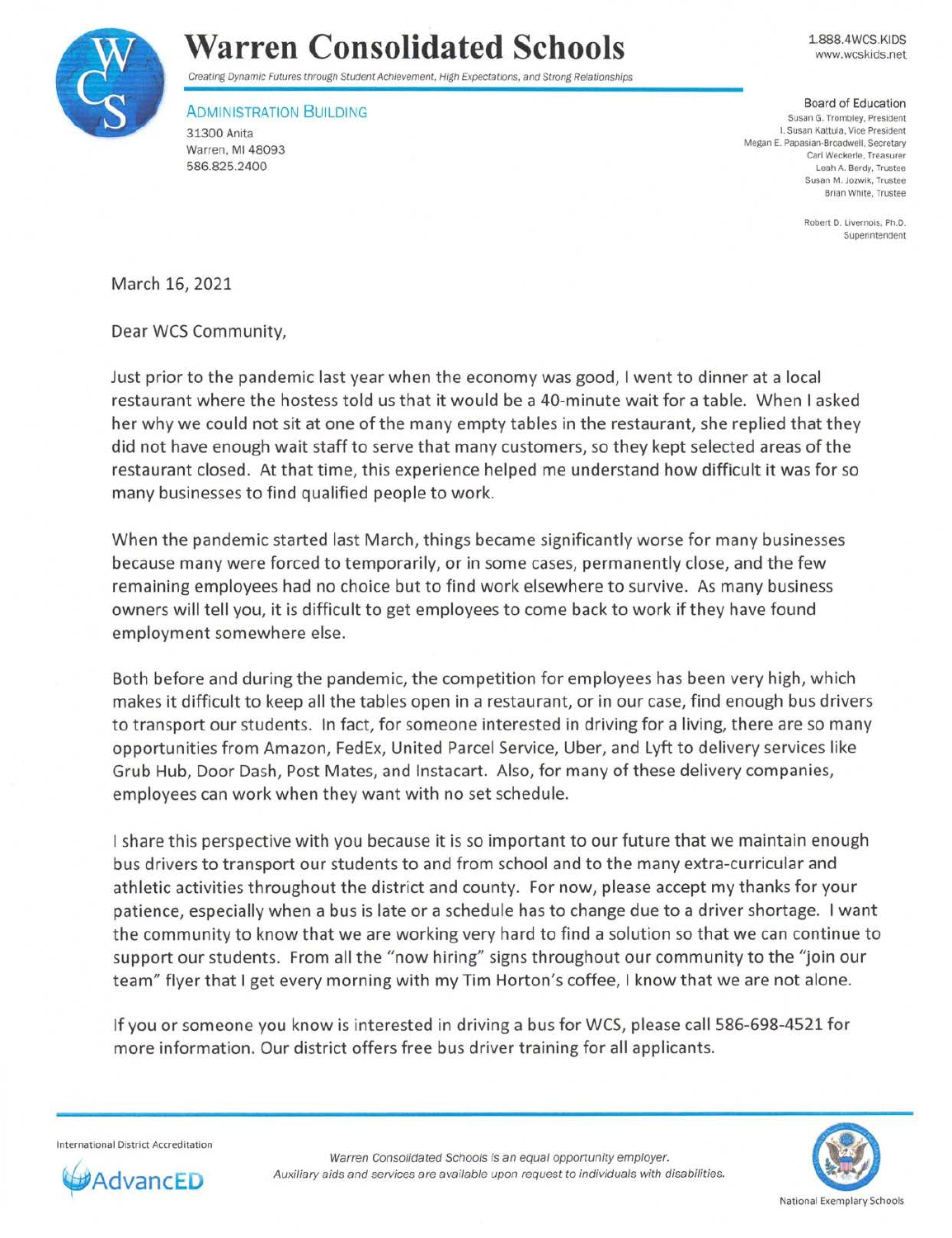Also, since my last update, we have had the following positive cases of COVID-19 reported to the district.

1 staff member at Carleton 1 student at Carleton 1 staff at Cousino 1 student at Cousino 1 student at Cousino/Career Preparation Center 1 student at Cousino/Sterling Heights 1 staff at Career Preparation Center 1 staff at Educational Service Center 2 students at Holden 1 student at Sterling Heights 1 staff at Wilkerson 2 students at Wilkerson

All affected students and staff were notified, and affected areas of the schools and buses were appropriately cleaned.

Please continue to review with your child that facial coverings, over your mouth and nose, are required in our schools and ALL Warren Consolidated Schools property, including school buses and outdoor venues.

Please continue to stay safe and be healthy.

Sincerely,

Johnt D Junion

Robert D. Livernois, Ph.D. Superintendent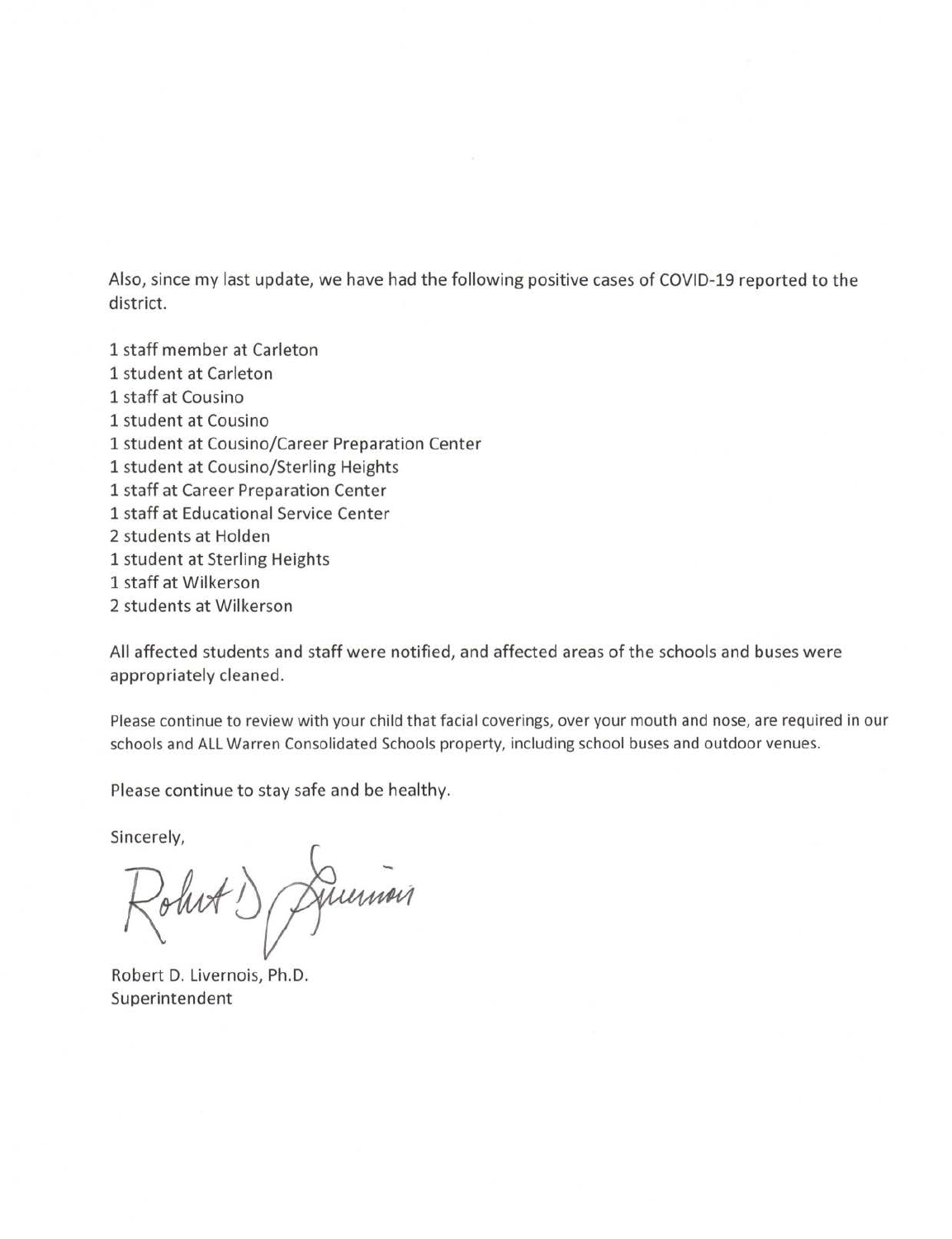16 مارس 2021

عزيزي WCS المجتمع ،

قبل انتشار الوباء في العام الماضي عندما كان الاقتصاد جيداً، ذهبت لتناول العشاء في مطعم محلي حيث أخبر تنا المضيفة أنه سيكون انتظاراً لمدة 40 دقيقة للحصول على طاولة. وعندما سألتها لماذا لم نتمكن من الجلوس على واحدة من العديد من الطاولات الفار غة في المطعم، أجابت بأنه لم يكن لديهم ما يكفي من الموظفين الانتظار لخدمة هذا العدد الكبير من الزبائن، لذلك أبقوا مناطق مختارة من المطعم مغلقة. في ذلك الوقت، ساعدتني هذه التجربة على فهم مدى صعوبة العثور على أشخاص موَ هلين للعمل بالنسبة للعديد من الشركات.

وعندما بدأ الوباء في آذار /مارس الماضي، أصبحت الأمور أسوأ بكثير بالنسبة للعديد من الشركات لأن العديد منها اضطر إلى الإغلاق المؤقت، أو في بعض الحالات، بشكل دائم، ولم يكن أمام الموظفين القلائل المتبقين خيار سوى العثور على عمل في أماكن أخر ي للبقاء على قيد الحياة. كما سيقول لك العديد من أصحاب الأعمال التجارية ، من الصعب الحصول على الموظفين للعودة إلى العمل إذا وجدوا وظيفة في مكان آخر .

قبل وأثناء الوباء، كانت المنافسة على الموظفين عالية جداً، مما يجعل من الصعب إبقاء جميع الطاو لات مفتوحة في مطعم، أو في حالتنا، العثور على ما يكفي من سائقي الحافلات لنقل طلابنا في الواقع ، بالنسبة لشخص مهتم بالقيادة من أجل لقمة العيش ، هناك العديد من الفرص من Amazon و FedEx وخدمة الطرود المتحدة و Uber و Lyft لخدمات التوصيل مثل Grub Hub و Door Dash و Post Mates و Instacart. أيضا، بالنسبة للعديد من هذه الشركات التسليم، يمكن للموظفين العمل عندما يريدون مع أي جدول زمني محدد.

وأنا أشاطركم هذا المنظور لأنه من المهم جدا لمستقبلنا أن نحافظ على عدد كاف من سائقي الحافلات لنقل طلابنا من وإلى المدرسة وإلى العديد من الأنشطة اللاصفية والرياضية في جميع أنحاء المقاطعة والمقاطعة. في الوقت الراهن، يرجى قبول شكر ي لصبر كم، خاصنة عندما يكون هناك حافلة في وقت متأخر أو جدول زمني لتغيير بسبب نقص السائقين. أريد أن يعر ف المجتمع أننا نعمل بجد لإيجاد حل حتى نتمكن من الاستمر ار في دعم طلابنا. من كل علامات "التوظيف الآن" في جميع أنحاء مجتمعنا إلى نشرة "الانضمام إلى فريقنا" التي أحصل عليها كل صباح مع قهوة تيم هورتون بلدي ، وأنا أعلم أننا لسنا وحدنا

إذا كنت أنت أو شخص تعر فه مهتمًا بقيادة حافلة لــ WCS ، يرجى الاتصال على 586-698-4521 لمزيد من المعلومات. تقدم منطقتنا تدريب مجاني سائق حافلة لجميع المتقدمين.

أيضـا ، منذ آخر تحديث لي ، كان لدينا الحالات الإيجابية التالية من 19 - COVID المبلغ عنها إلى المنطقة.

موظف في كارلتون طالب في كار لتون موظف في كوزينو طالب في كوز انو طالب في مركز Cousino/مركز الإعداد الوظيفى 1 طالب في كوزينو / الاسترليني مرتفعات موظف في مركز الإعداد الوظيفي 1 موظف في مركز الخدمات التعليمية